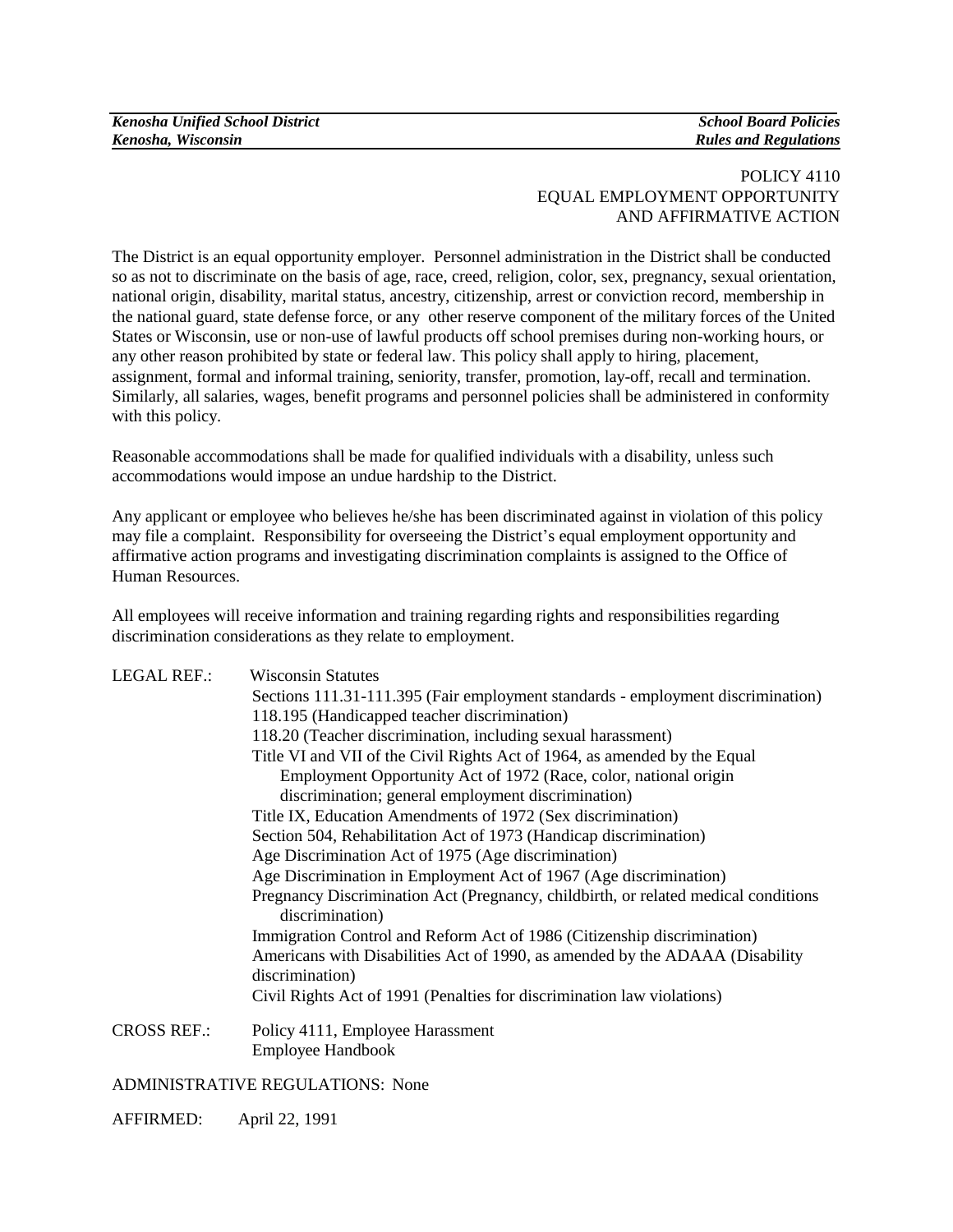REVISED: January 26, 1993 March 22, 1994 March 9, 1999 June 27, 2000 September 23, 2014 October 28, 2014 March 28, 2017 August 28, 2018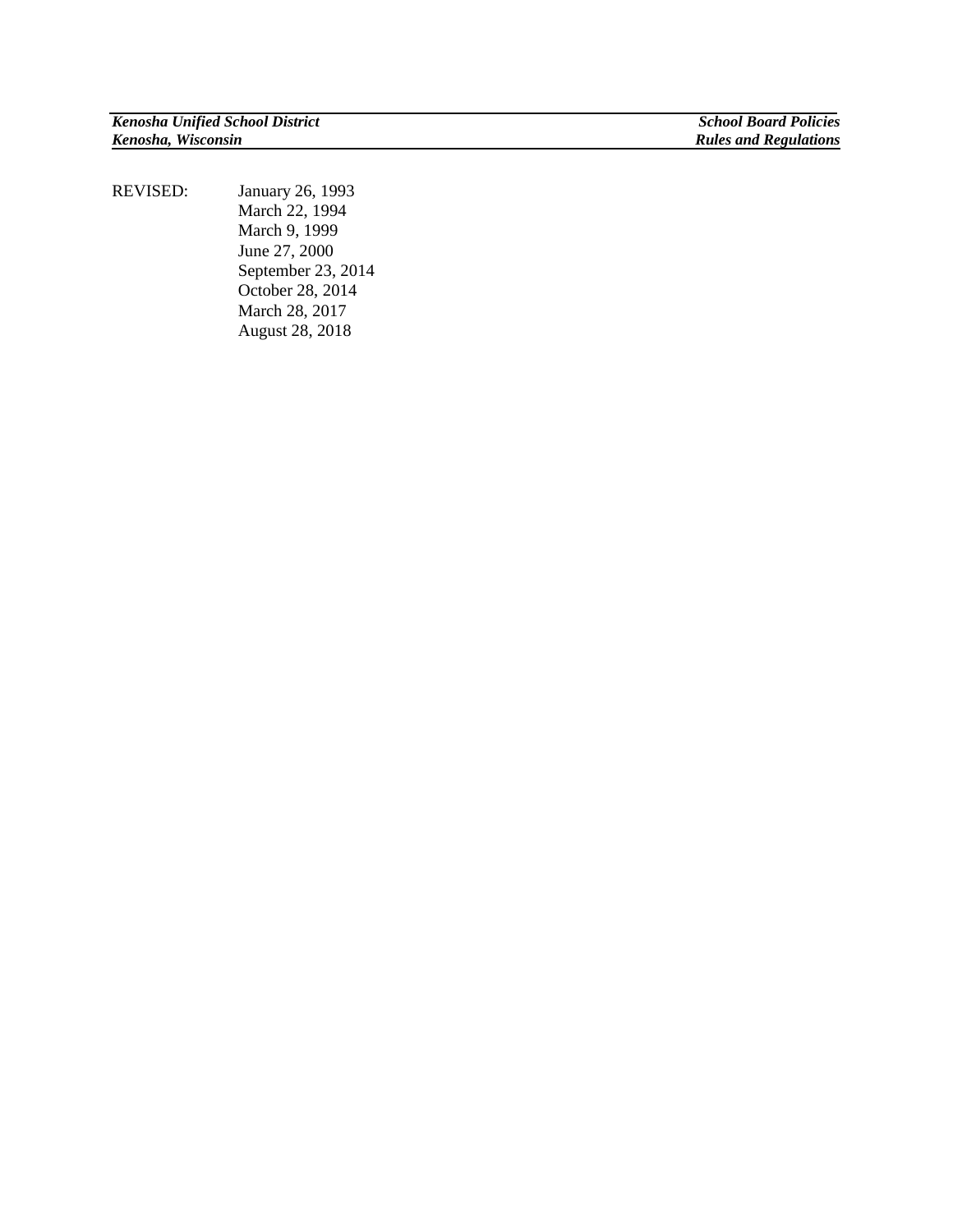| <b>Kenosha Unified School District</b> | <b>School Board Policies</b> |
|----------------------------------------|------------------------------|
| Kenosha, Wisconsin                     | <b>Rules and Regulations</b> |

# RULE 4110 EMPLOYEE DISCRIMINATION COMPLAINT PROCEDURE

The Chief Human Resource Officer or his/ her designee is responsible for coordinating compliance with state and federal nondiscrimination laws and the District's equal employment opportunity and affirmative action policy.

Any employee or applicant for employment who believes he/she has been discriminated against in violation of state and federal nondiscrimination laws or the District's equal employment opportunity policy may file a complaint as outlined below. If it is determined that a violation has occurred, appropriate steps shall be taken to ensure compliance with state and federal nondiscrimination laws and District policy.

#### INFORMAL PROCEDURE

The district promotes the voluntary resolution of problems at the level of government closest to their source and, as such, encourages informal resolution of employment discrimination complaints. If a complaint cannot be solved informally, the complainant may initiate a formal complaint as outlined below. An informal resolution of a complaint does not prohibit the filing of a formal complaint at any time.

### FORMAL COMPLAINT PROCEDURE

The timelines governing the resolution of the formal complaint do not go into effect until the written complaint is received.

The complaint shall be presented in writing to the Chief Human Resource Officer and shall include the specific nature of the alleged discrimination, the facts (including specific details and corresponding dates), and the name, address, and phone number of the complainant. The complaint may be dictated to the complaint officer and signed by the complainant upon review of the written complaint.

The Chief Human Resource Officer or his/ her designee shall acknowledge receipt in writing of the complaint. The Chief Human Resource Officer or his/ her designee, within a reasonable period of time, shall thoroughly investigate the complaint and take all reasonable steps necessary to ensure that any allegations of discrimination are promptly remedied and that no District employees are subject to discrimination in violation of this policy. The complainant will be advised of the outcome in writing. Any remedial action should be aimed at stopping the discrimination and may include discipline of the accused individual up to and including termination of his/ her employment.